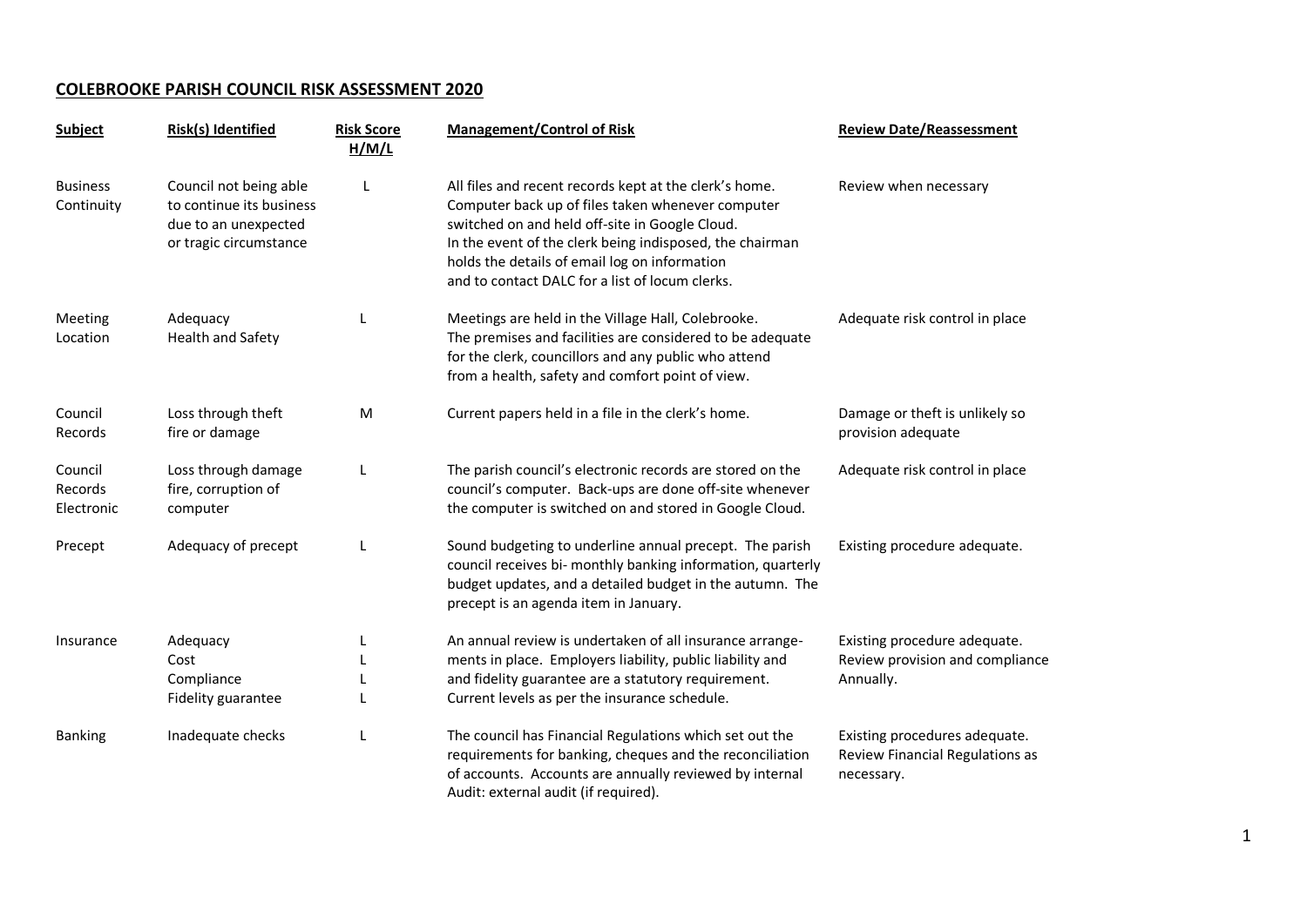| Cash                                  | Loss through theft<br>or dishonesty. |           | The council has no petty cash or float. Any cash<br>transactions made by the clerk, are fully receipted<br>and then re-imbursed quarterly or paid by cheque/bank<br>transfer on receipt of an invoice.                                                                                                                                                                                                                  | Existing procedures adequate.                                                                    |
|---------------------------------------|--------------------------------------|-----------|-------------------------------------------------------------------------------------------------------------------------------------------------------------------------------------------------------------------------------------------------------------------------------------------------------------------------------------------------------------------------------------------------------------------------|--------------------------------------------------------------------------------------------------|
| Financial<br>controls and<br>records. | Inadequate checks                    |           | Monthly reconciliations prepared by the clerk<br>and checked by the councillors the meeting.<br>Two out of four signatories required per cheque or<br>internet banking.<br>Internal and external audit. Any financial obligation<br>must be resolved and clearly minuted before any<br>commitment. All payments must be resolved and clearly<br>minuted. Any S137 payments must be recorded at the<br>time of approval. | Existing procedures adequate                                                                     |
| Freedom of<br>Information<br>Act.     | <b>Policy Provision</b>              |           | The council has the Model Publication Scheme for local<br>councils in place. The clerk is aware that if a substantial<br>request arrives then this may require many hours of<br>additional work. The Council is able to request a fee if<br>the work will take over 15 hours.                                                                                                                                           | Monitor and report any impacts made<br>under Freedom of Information Act.                         |
| Clerk                                 | Loss of clerk                        | M         | Training monies should be budgeted for annually to enable<br>any future Clerk/RFO to attend training for the clerk's<br>qualification.                                                                                                                                                                                                                                                                                  | Include in financial budget when setting<br>Precept.                                             |
|                                       | Actions<br>Fraud                     | L<br>L    | The requirements of fidelity insurance guarantee must be<br>adhered to. Clerk should be provided with any relevant<br>training, reference books, access to assistance and legal<br>advice                                                                                                                                                                                                                               | Membership of DALC maintained.<br>Monitor working conditions.<br>Membership of SLCC recommended. |
| Election                              | <b>Risk of Election cost</b>         | ${\sf M}$ | Risk is higher in election year. There are no measures<br>which can be adopted to minimise the risk of a contested<br>election. A contingency fund should be kept to meet<br>these possible costs, particularly in election year.                                                                                                                                                                                       | Include in financial budget when setting<br>precept.                                             |
| VAT                                   | Re-claiming/charging                 |           | The council has financial regulations which set out the<br>requirements. VAT reclaims are undertaken annually.                                                                                                                                                                                                                                                                                                          | Existing procedures adequate.                                                                    |
| Annual<br>Return                      | Not submitted within<br>time limits. |           | Annual return is completed and signed off by the Council<br>submitted to the Internal Auditor for completion and                                                                                                                                                                                                                                                                                                        | Existing procedure adequate.                                                                     |